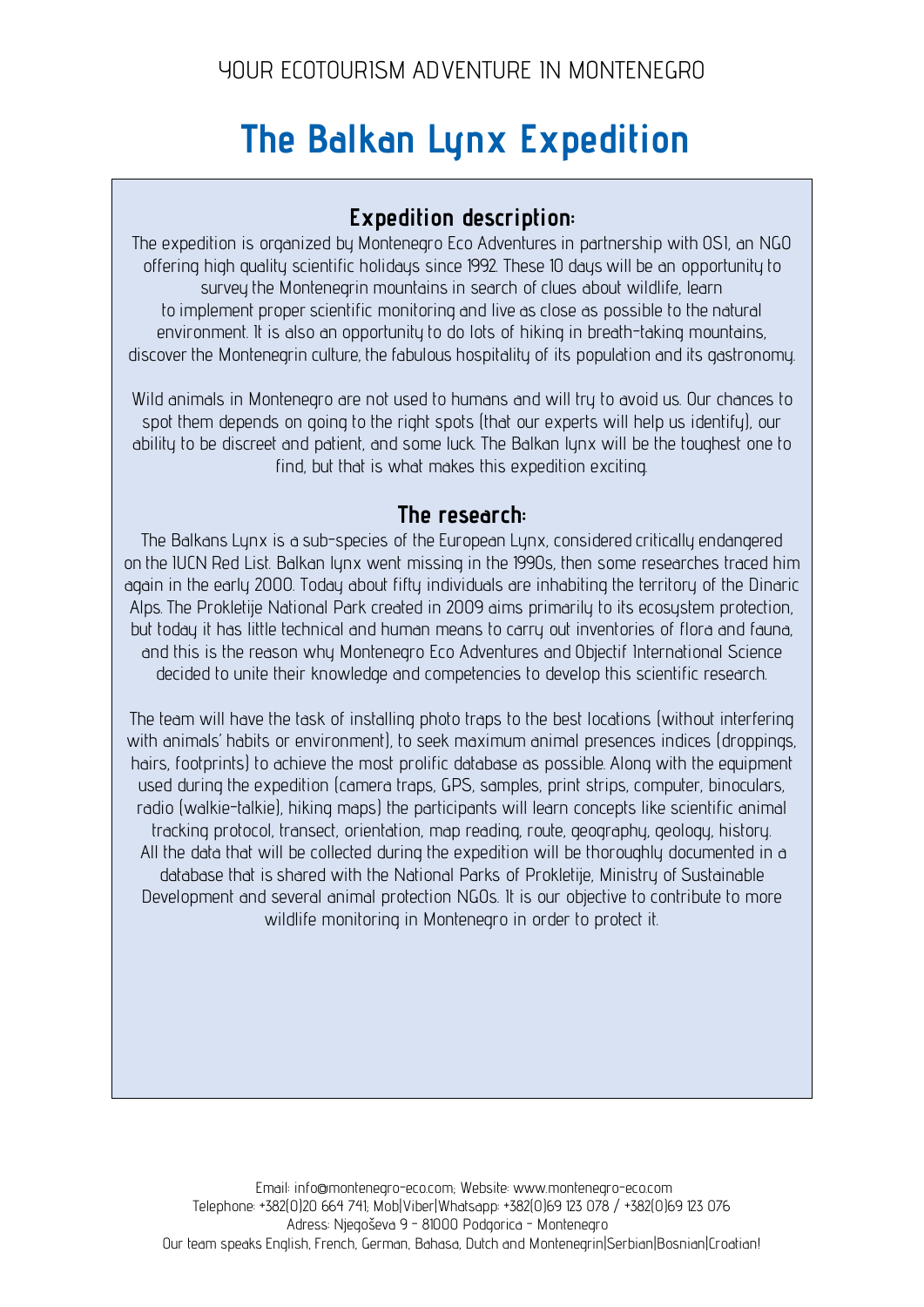## **Selection process:**

There are only 7 places available for participants for this participatory scientific expedition. To be selected, you must have an interest to protect the nature, have a very good physical condition (4 to 6 hours hiking per day – 600+ elevation difference), feel comfortable in a wild environment and simple mountain accommodations.

# **Expedition details:**

Group: 3-7 people Departure dates: May 21-30, August 15-24 Fitness level required: Very good

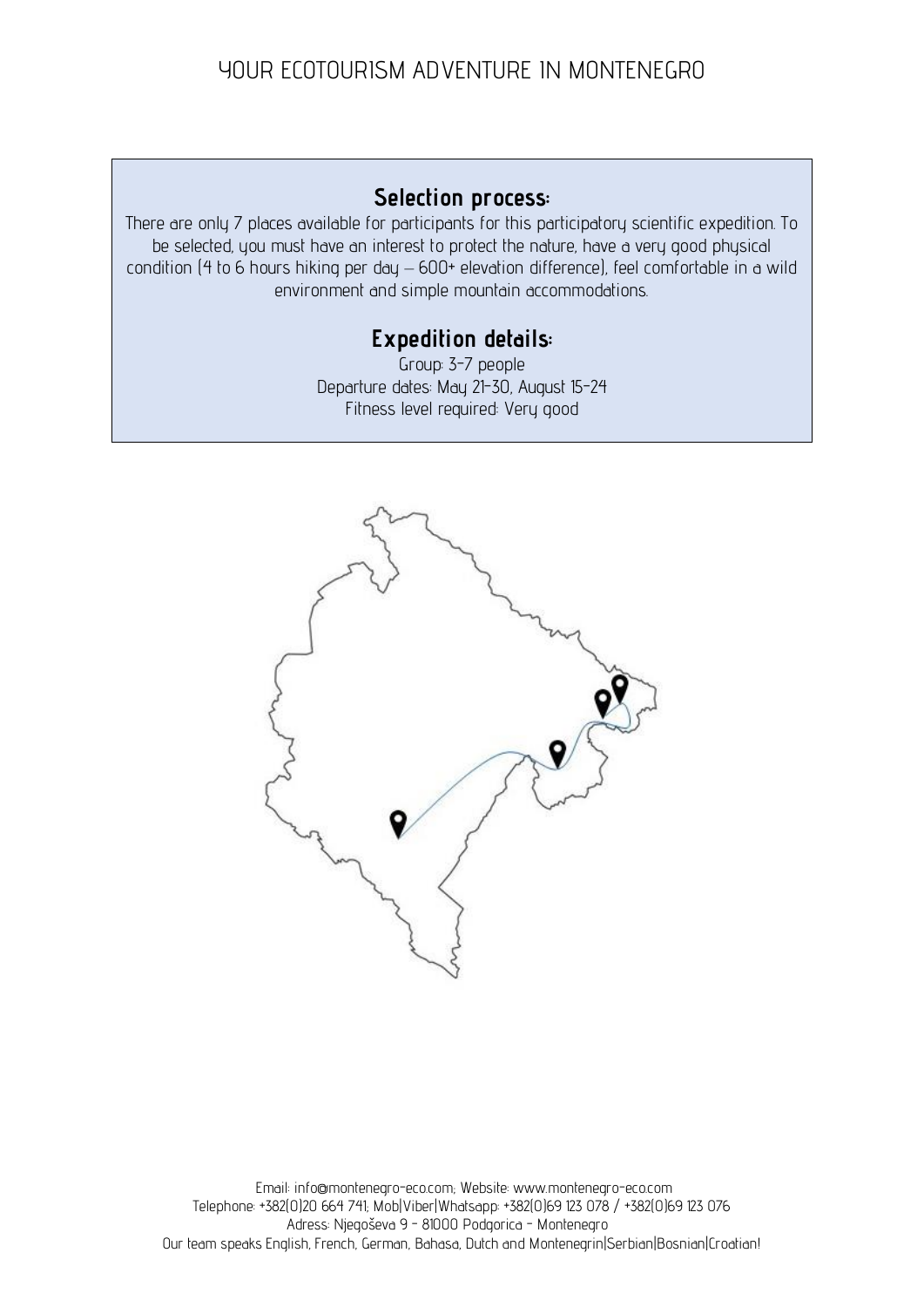## **Full itinerary:**

#### **DAY 1 – ARRIVAL IN PODGORICA**

Arrival in Podgorica. Dinner in town with the expedition team. Accommodation in a mid-range hotel.



#### **DAY 2 – PROKLETIJE**



Visit of the market in Podgorica, purchase of dried fruits and nuts for the expedition.

Departure to the National Park of Prokletije.

Small discovery walk of the surroundings.

Dinner and night in a lovely katun with a breath-taking view.

Summer cottage in the mountains used by shepherds in the Balkans.

#### **DAY 3 AND 4 - HIKING AND SEARCHING FOR WILDLIFE CLUES**

After breakfast, 4 to 6 hours of hiking and identifying areas where wildlife can be found or potentially spotted, placing and retrieving photos from camera traps and searching for wildlife clues.

Free time at the end of the afternoon.

Dinner and night in the katun.

Evenings will be used for scientific discussions, astronomy (in function of the weather), or leisure time (music, board games, etc).

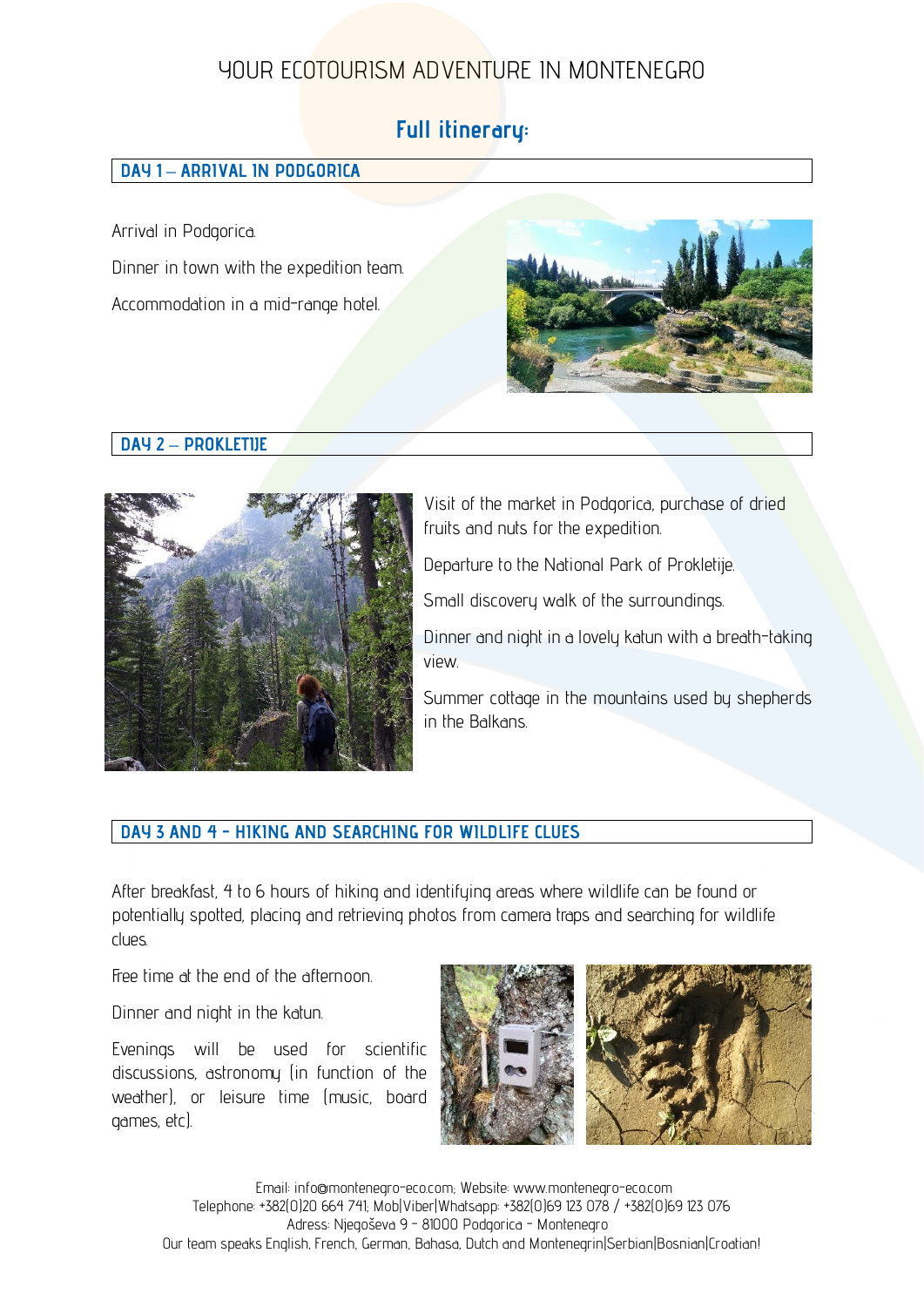#### **DAY 5 – ROŽAJE AND HAJLA**

Early start, direction Rožaje in Hajla mountains (1h30 by road).

Brief visit of Rožaje.

Drive to mountain katun (1h30 of mountain road).

Small hike in the afternoon. Dinner in a cosy katun with fireplace.



## **DAY 6, 7 AND 8 – HIKING AND SPOTTING WILD ANIMALS**



After breakfast, 4 to 6 hours of hiking and identifying areas where wildlife can be found or potentially spotted, placing and retrieving photos from camera traps and searching for wildlife clues.

Dinners and nights in the katun.

Evenings will be used for scientific discussions, astronomy (in function of the weather), or leisure time (music, board games, etc).

#### **DAY 9 – PODGORICA**

.

After an early breakfast, 4 hours of hiking.

Driving back to Rožaje in the afternoon and then to Podgorica.

Dinner and night in Podgorica in a mid-range hotel.

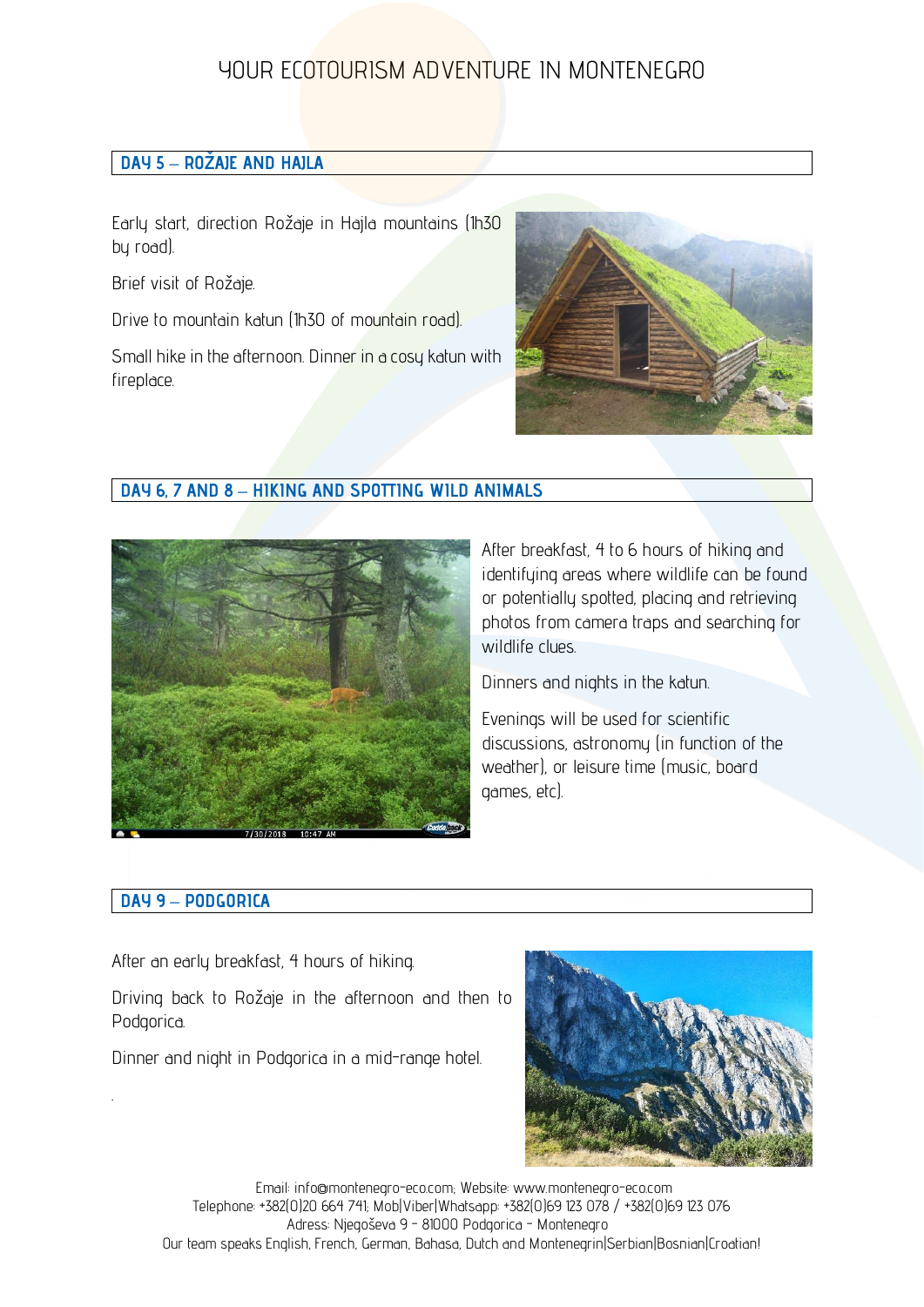#### **DAY 10 – DEPARTURE**

Breakfast.

Last couple of hours in the capital city.

Going back to the airport.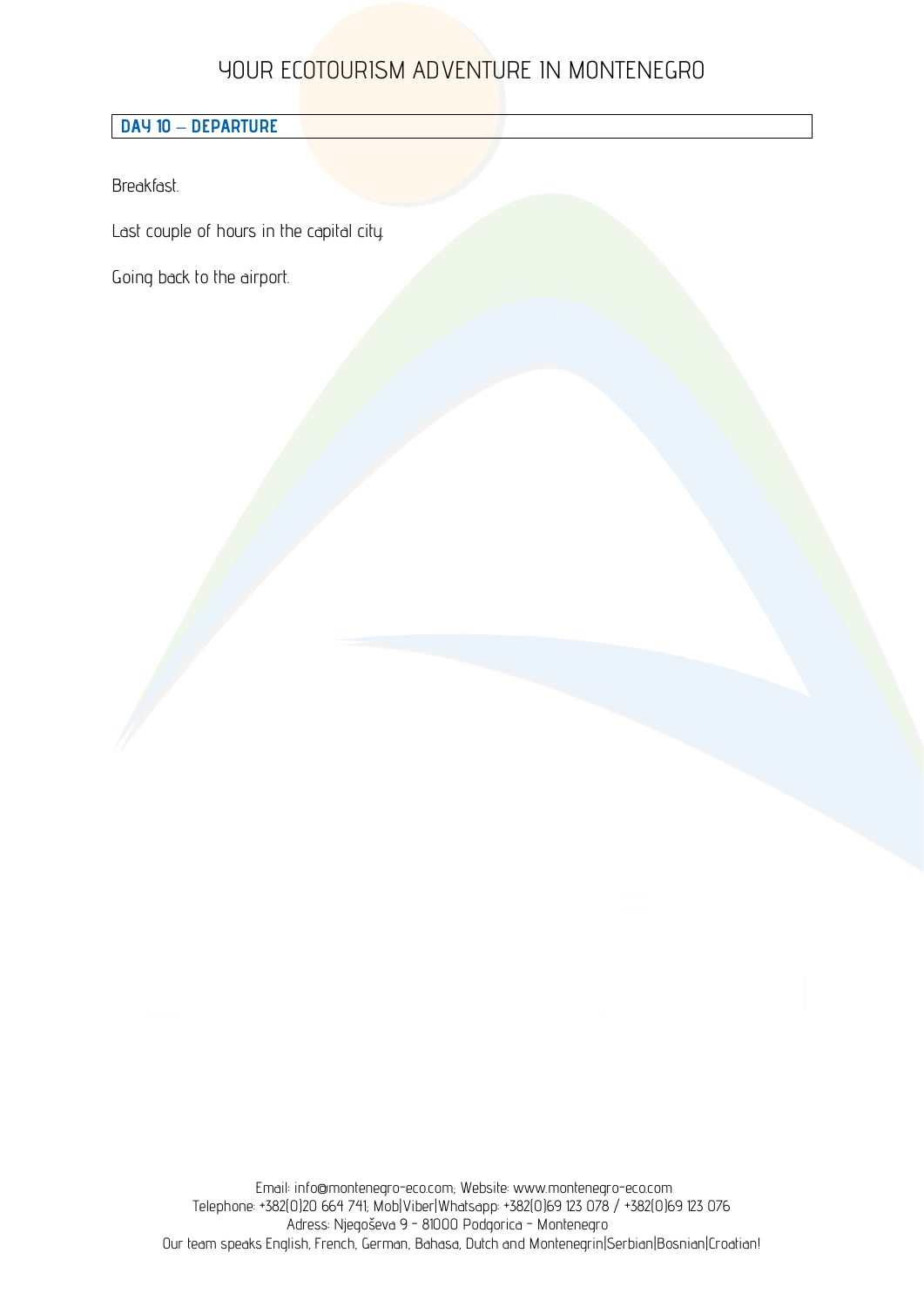| Price details:<br>Price: From 1409€ per person                                                                                      |                                                                            |
|-------------------------------------------------------------------------------------------------------------------------------------|----------------------------------------------------------------------------|
| <b>INCLUDED</b>                                                                                                                     | <b>NOT INCLUDED</b>                                                        |
| All transfers during the expedition<br>$\circ$<br>(including transfers from and to<br>Podgorica airport)                            | Supplement for pick-up from another<br>$\circ$<br>airport/location         |
| Accommodations for all nights as<br>$\circ$<br>specified in itinerary                                                               | International flights and airport taxes<br>$\circ$                         |
| All organic, home cooked meals and<br>$\circ$<br>some snacks during the hikes                                                       | Meals not mentioned in itinerary (lots<br>$\circ$<br>of options available) |
| Certified mountain quide and certified<br>$\circ$<br>mountain and fauna specialist                                                  | Your own hiking equipment<br>$\circ$                                       |
| All scientific material required for the<br>$\circ$<br>study (camera traps, GPS devices,<br>sampling etc)                           | Drinks and personal expenses and tips<br>$\circ$                           |
| Entrance fees in parks<br>$\circ$                                                                                                   |                                                                            |
| Insurance for excursions, tourist tax<br>$\circ$<br>and our on-site assistance 24/7                                                 |                                                                            |
| Details and important notes:                                                                                                        |                                                                            |
| All accommodations are on the basis of shared rooms, simple single beds, not necessarily in<br>the areas with phone or wi-fi signal |                                                                            |
| - Guides are speaking Montenegrin, English & French,                                                                                |                                                                            |
| - In case of the bad weather hike may be postponed or replaced with an alternative as<br>suggested by the guide.                    |                                                                            |